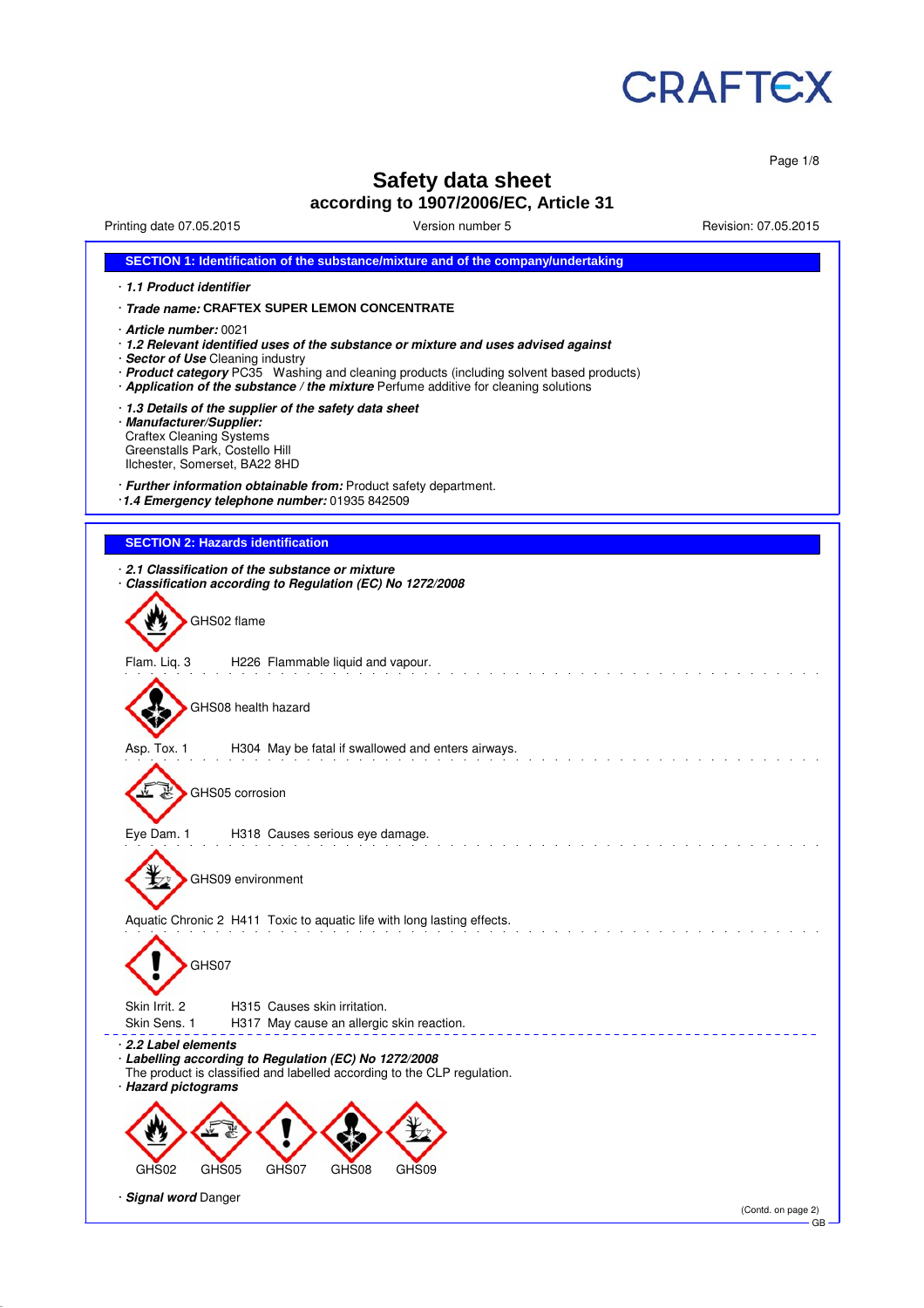Printing date 07.05.2015 **Principal and COVID-100** Version number 5 Revision: 07.05.2015

### **Trade name: CRAFTEX SUPER LEMON CONCENTRATE**

(Contd. of page 1) · **Hazard-determining components of labelling:** (R)-p-mentha-1,8-diene geraniol citral turpentine, oil · **Hazard statements** H226 Flammable liquid and vapour. H315 Causes skin irritation. H318 Causes serious eye damage. H317 May cause an allergic skin reaction. H304 May be fatal if swallowed and enters airways. H411 Toxic to aquatic life with long lasting effects. · **Precautionary statements** P101 If medical advice is needed, have product container or label at hand.<br>P102 Keep out of reach of children. P102 Keep out of reach of children.<br>P103 Read label before use. P103 Read label before use.<br>P210 Keep away from heat/s P210 Keep away from heat/sparks/open flames/hot surfaces. - No smoking.<br>P301+P310 IF SWALLOWED: Immediately call a POISON CENTER/ doctor. IF SWALLOWED: Immediately call a POISON CENTER/ doctor. P303+P361+P353 IF ON SKIN (or hair): Remove/Take off immediately all contaminated clothing. Rinse skin with water/ shower. P305+P351+P338 IF IN EYES: Rinse cautiously with water for several minutes. Remove contact lenses, if present and easy to do. Continue rinsing. P405 Store locked up.<br>P501 Dispose of conte Dispose of contents/container in accordance with local/regional/national/international regulations. · **2.3 Other hazards** · **Results of PBT and vPvB assessment**

· **PBT:** Not applicable.

· **vPvB:** Not applicable.

#### **SECTION 3: Composition/information on ingredients**

· **3.2 Chemical characterisation: Mixtures**

· **Description:** Mixture of substances listed below with nonhazardous additions.

| Dangerous components:               |                                                                                                                                                                                                                           |                             |
|-------------------------------------|---------------------------------------------------------------------------------------------------------------------------------------------------------------------------------------------------------------------------|-----------------------------|
| CAS: 5989-27-5<br>EINECS: 227-813-5 | (R)-p-mentha-1,8-diene<br>Flam. Liq. 3, H226; Aquatic Acute 1, H400; Aquatic Chronic 1, H410; O Skin Irrit. 2,<br>H315; Skin Sens. 1, H317                                                                                | 10-25%                      |
| CAS: 5392-40-5<br>EINECS: 226-394-6 | citral<br>Skin Irrit. 2, H315; Skin Sens. 1, H317                                                                                                                                                                         | 10-25%                      |
| CAS: 8000-41-7<br>EINECS: 232-268-1 | terpineol<br>Skin Irrit. 2, H315                                                                                                                                                                                          | $2.5 - 10%$                 |
| CAS: 8006-64-2<br>EINECS: 232-350-7 | turpentine, oil<br>Tam. Liq. 3, H226; ◆ Asp. Tox. 1, H304; ◆ Aquatic Chronic 2, H411; ◆ Acute Tox. - - - - 4, H302; Acute Tox. 4, H312; Acute Tox. 4, H332; Skin Irit. 2, H315; Eye Irrit. 2, H319; Skin<br>Sens. 1, H317 | $2.5 - 10%$                 |
| CAS: 105-87-3<br>EINECS: 203-341-5  | geranyl acetate<br>Aquatic Chronic 2, H411                                                                                                                                                                                | $2.5 - 10%$                 |
| CAS: 78-70-6<br>EINECS: 201-134-4   | linalool<br>Skin Irrit. 2, H315                                                                                                                                                                                           | $2.5 - 10%$                 |
| CAS: 99-87-6<br>EINECS: 202-796-7   | p-cymene<br>Flam. Liq. 3, H226; Asp. Tox. 1, H304; A Aquatic Chronic 2, H411                                                                                                                                              | $2.5 - 10%$                 |
| CAS: 106-24-1<br>EINECS: 203-377-1  | geraniol<br>Eve Dam. 1, H318; (i) Skin Irrit. 2, H315; Skin Sens. 1, H317                                                                                                                                                 | $2.5 - 10%$                 |
| CAS: 79-92-5<br>EINECS: 201-234-8   | camphene<br>Eye Irrit. 2, Fig. 3, H226; $\bigcirc$ Aquatic Acute 1, H400; Aquatic Chronic 1, H410; $\bigcirc$ Eye Irrit. 2,<br>H319                                                                                       | $2.5 - 10%$                 |
| CAS: 106-22-9                       | citronellol<br>EINECS: 203-375-0 $\otimes$ Aquatic Chronic 2, H411; $\otimes$ Skin Irrit. 2, H315; Skin Sens. 1, H317                                                                                                     | $2.5 - 10%$                 |
|                                     |                                                                                                                                                                                                                           | (Contd. on page 3)<br>$-GB$ |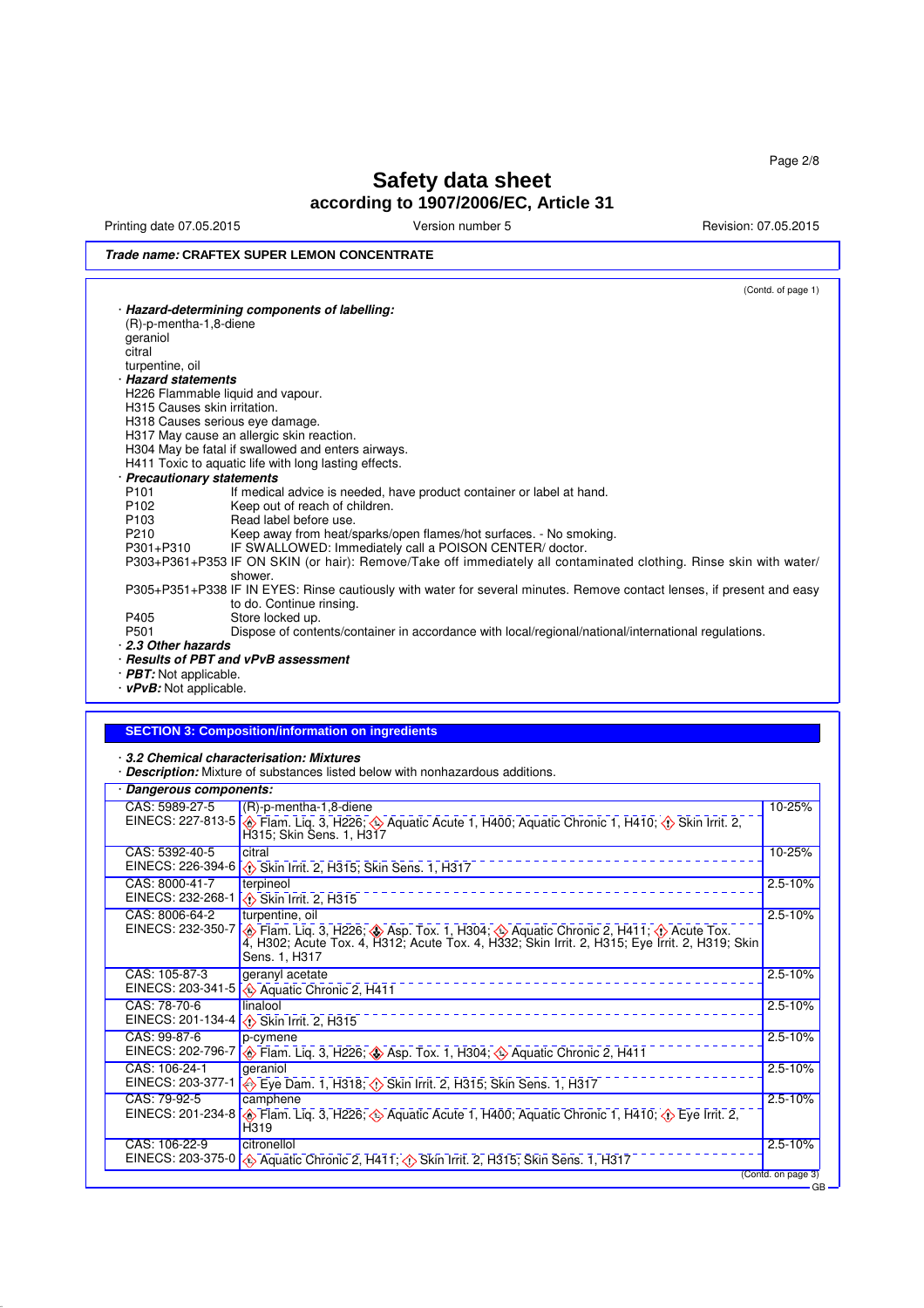Printing date 07.05.2015 **Principal and COVID-100** Version number 5 Revision: 07.05.2015

**Trade name: CRAFTEX SUPER LEMON CONCENTRATE**

|                                 |                                                                                                                            | (Contd. of page 2) |
|---------------------------------|----------------------------------------------------------------------------------------------------------------------------|--------------------|
| CAS: 150-84-5                   | citronellyl acetate                                                                                                        | $\leq 2.5\%$       |
|                                 | EINECS: 205-775-0 4 Aquatic Chronic 2, H411; 1> Skin Irrit. 2, H315                                                        |                    |
| CAS: 124-13-0                   | octanal                                                                                                                    | < 2.5%             |
|                                 | EINECS: 204-683-8 <b>6</b> Flam. Liq. 3, H226, <b>(1)</b> Skin Irrit. 2, H315; Eye Irrit. 2, H319; Aquatic Chronic 3, H412 |                    |
|                                 | citrathal                                                                                                                  | $< 2.5\%$          |
|                                 | Flam. Liq. 3, H226; 1> Skin Irrit. 2, H315; Aquatic Chronic 3, H412                                                        |                    |
|                                 | Regulation (EC) No 648/2004 on detergents / Labelling for contents                                                         |                    |
| perfumes                        |                                                                                                                            | $>30\%$            |
| (R)-p-mentha-1,8-diene, CITRAL  |                                                                                                                            | $5 - 15%$          |
| linalool, geraniol, citronellol |                                                                                                                            | $\approx 5\%$      |

### **SECTION 4: First aid measures**

· **4.1 Description of first aid measures**

· **After inhalation:**

Supply fresh air and to be sure call for a doctor.

- In case of unconsciousness place patient stably in side position for transportation.
- · **After skin contact:** Immediately wash with water and soap and rinse thoroughly.
- · **After eye contact:** Rinse opened eye for several minutes under running water. If symptoms persist, consult a doctor.
- · **After swallowing:** If symptoms persist consult doctor.
- · **4.2 Most important symptoms and effects, both acute and delayed** No further relevant information available.
- · **4.3 Indication of any immediate medical attention and special treatment needed**

No further relevant information available.

### **SECTION 5: Firefighting measures**

· **5.1 Extinguishing media**

· **Suitable extinguishing agents:** CO2, sand, extinguishing powder. Do not use water.

- · **For safety reasons unsuitable extinguishing agents:** Water with full jet
- · **5.2 Special hazards arising from the substance or mixture** No further relevant information available.
- · **5.3 Advice for firefighters**
- · **Protective equipment:** No special measures required.

### **SECTION 6: Accidental release measures**

- · **6.1 Personal precautions, protective equipment and emergency procedures** Wear protective equipment. Keep unprotected persons away. · **6.2 Environmental precautions:** Do not allow product to reach sewage system or any water course. Inform respective authorities in case of seepage into water course or sewage system. Do not allow to enter sewers/ surface or ground water. · **6.3 Methods and material for containment and cleaning up:** Absorb with liquid-binding material (sand, diatomite, acid binders, universal binders, sawdust). Dispose contaminated material as waste according to item 13. Ensure adequate ventilation. Do not flush with water or aqueous cleansing agents
	- · **6.4 Reference to other sections**
	- See Section 7 for information on safe handling. See Section 8 for information on personal protection equipment.
	- See Section 13 for disposal information.

### **SECTION 7: Handling and storage**

· **7.1 Precautions for safe handling** Ensure good ventilation/exhaustion at the workplace. Prevent formation of aerosols.

· **Information about fire - and explosion protection:** Keep ignition sources away - Do not smoke.

(Contd. on page 4)

GB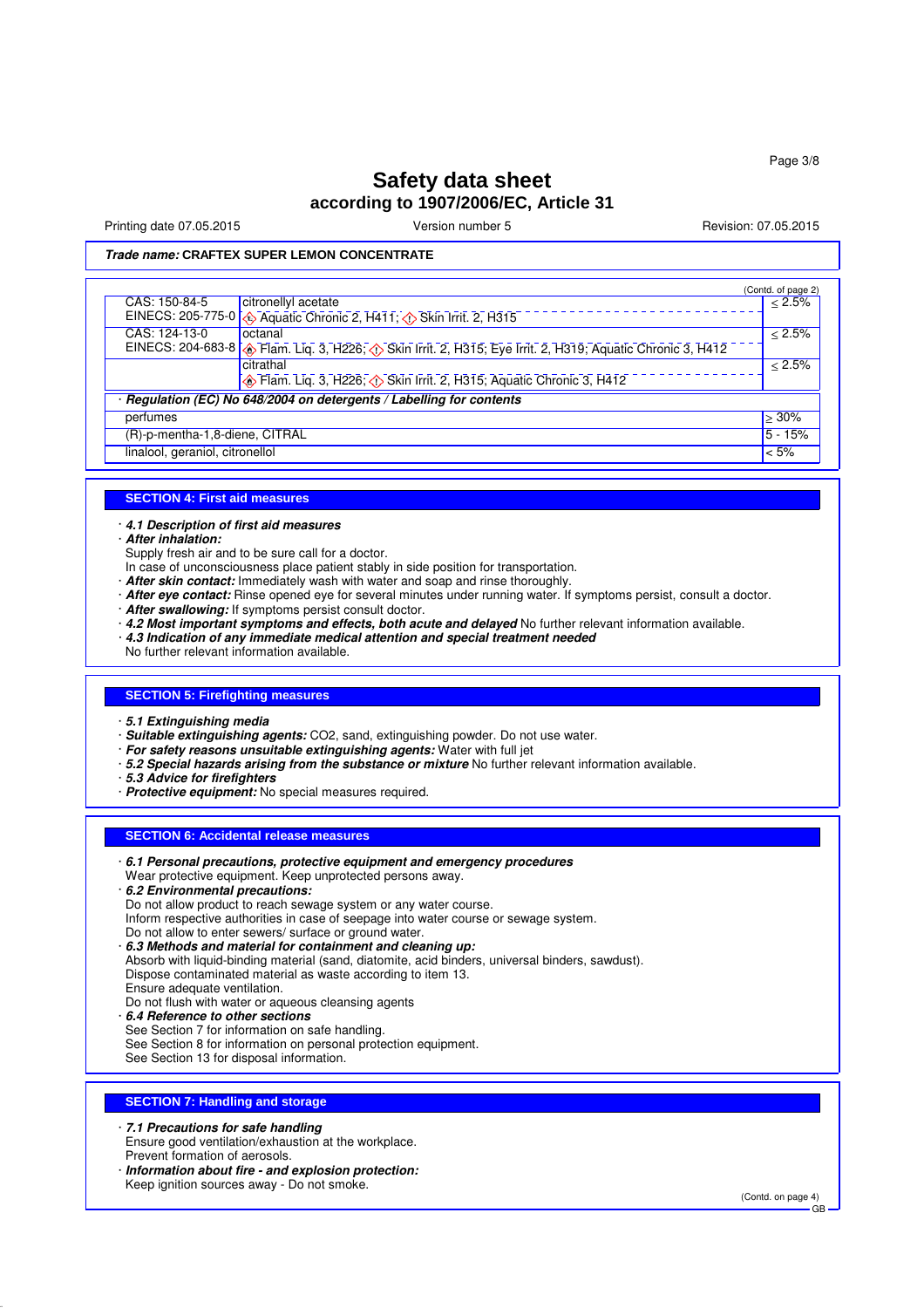Printing date 07.05.2015 **Principal and COVID-100** Version number 5 Revision: 07.05.2015

(Contd. of page 3)

### **Trade name: CRAFTEX SUPER LEMON CONCENTRATE**

Protect against electrostatic charges.

· **7.2 Conditions for safe storage, including any incompatibilities**

· **Storage:**

· **Requirements to be met by storerooms and receptacles:** No special requirements.

- · **Information about storage in one common storage facility:** Not required.
- · **Further information about storage conditions:** Keep container tightly sealed.

· **7.3 Specific end use(s)** No further relevant information available.

### **SECTION 8: Exposure controls/personal protection**

· **Additional information about design of technical facilities:** No further data; see item 7.

· **8.1 Control parameters**

· **Ingredients with limit values that require monitoring at the workplace:**

**8006-64-2 turpentine, oil** WEL Short-term value: 850 mg/m<sup>3</sup>, 150 ppm

Long-term value: 566 mg/m<sup>3</sup>, 100 ppm

· **Additional information:** The lists valid during the making were used as basis.

- · **8.2 Exposure controls**
- · **Personal protective equipment:**
- · **General protective and hygienic measures:**
- Keep away from foodstuffs, beverages and feed.

Immediately remove all soiled and contaminated clothing

Wash hands before breaks and at the end of work.

Avoid contact with the eyes and skin.

· **Respiratory protection:**

In case of brief exposure or low pollution use respiratory filter device. In case of intensive or longer exposure use selfcontained respiratory protective device.

· **Protection of hands:**



Protective gloves

The glove material has to be impermeable and resistant to the product/ the substance/ the preparation. Due to missing tests no recommendation to the glove material can be given for the product/ the preparation/ the chemical

mixture.

Selection of the glove material on consideration of the penetration times, rates of diffusion and the degradation · **Material of gloves**

The selection of the suitable gloves does not only depend on the material, but also on further marks of quality and varies from manufacturer to manufacturer. As the product is a preparation of several substances, the resistance of the glove material can not be calculated in advance and has therefore to be checked prior to the application.

- · **Penetration time of glove material**
- The exact break through time has to be found out by the manufacturer of the protective gloves and has to be observed. · **Eye protection:**



Tightly sealed goggles

### **SECTION 9: Physical and chemical properties**

· **9.1 Information on basic physical and chemical properties**

- · **General Information**
- · **Appearance:**
	- **Form:** Liquid
	- Odour:

Gold coloured<br>Lemon

(Contd. on page 5)

GB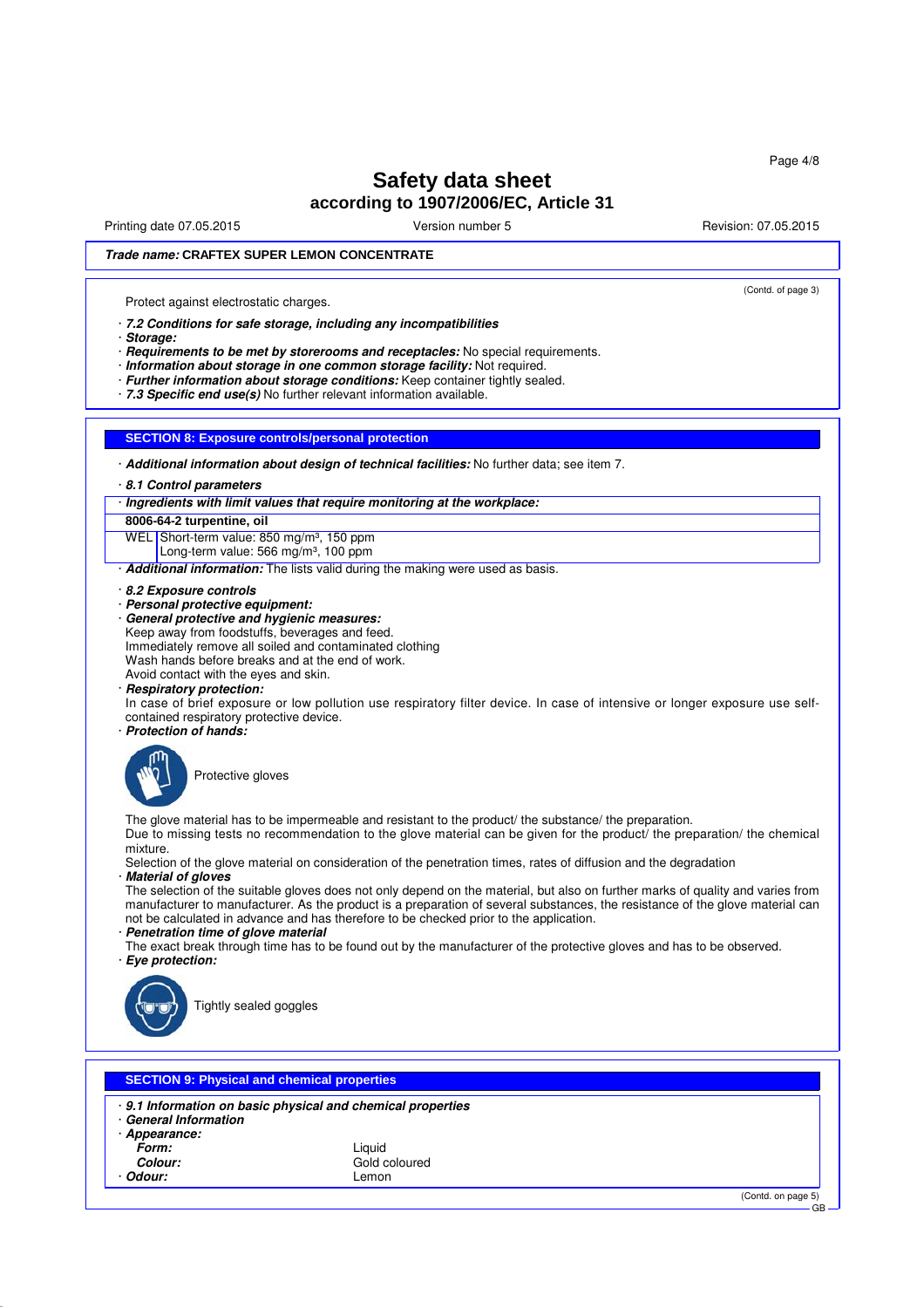GB

# **Safety data sheet according to 1907/2006/EC, Article 31**

Printing date 07.05.2015 **Version number 5** Revision: 07.05.2015 **Revision: 07.05.2015** 

### **Trade name: CRAFTEX SUPER LEMON CONCENTRATE**

|                                                                                            | (Contd. of page 4)                                                                             |  |
|--------------------------------------------------------------------------------------------|------------------------------------------------------------------------------------------------|--|
| · Odour threshold:                                                                         | Not determined.                                                                                |  |
| · pH-value:                                                                                | Not determined.                                                                                |  |
| Change in condition<br>Melting point/Melting range:<br><b>Boiling point/Boiling range:</b> | Undetermined.<br>154 °C                                                                        |  |
| · Flash point:                                                                             | 46 °C                                                                                          |  |
| · Flammability (solid, gaseous):                                                           | Not applicable.                                                                                |  |
| Ignition temperature:                                                                      | 220 °C                                                                                         |  |
| Decomposition temperature:                                                                 | Not determined.                                                                                |  |
| · Self-igniting:                                                                           | Product is not selfigniting.                                                                   |  |
| · Danger of explosion:                                                                     | Product is not explosive. However, formation of explosive air/vapour mixtures are<br>possible. |  |
| · Explosion limits:<br>Lower:<br>Upper:                                                    | $0.7$ Vol %<br>6.1 Vol %                                                                       |  |
| Vapour pressure at 20 °C:                                                                  | $2.3$ hPa                                                                                      |  |
| · Density:<br>· Relative density<br>· Vapour density<br>· Evaporation rate                 | Not determined.<br>Not determined.<br>Not determined.<br>Not determined.                       |  |
| · Solubility in / Miscibility with<br>water:                                               | Not miscible or difficult to mix.                                                              |  |
| · Partition coefficient (n-octanol/water): Not determined.                                 |                                                                                                |  |
| · Viscosity:<br>Dynamic:<br>Kinematic:                                                     | Not determined.<br>Not determined.                                                             |  |
| · Solvent content:<br>Organic solvents:<br>· 9.2 Other information                         | 23.9%<br>No further relevant information available.                                            |  |

### **SECTION 10: Stability and reactivity**

· **10.1 Reactivity**

- · **10.2 Chemical stability**
- · **Thermal decomposition / conditions to be avoided:** No decomposition if used according to specifications.
- · **10.3 Possibility of hazardous reactions** No dangerous reactions known.
- · **10.4 Conditions to avoid** No further relevant information available.
- · **10.5 Incompatible materials:** No further relevant information available.
- · **10.6 Hazardous decomposition products:** No dangerous decomposition products known.

### **SECTION 11: Toxicological information**

|      | · 11.1 Information on toxicological effects<br>· Acute toxicity: |                      |
|------|------------------------------------------------------------------|----------------------|
|      | LD/LC50 values relevant for classification:                      |                      |
|      | 5989-27-5 (R)-p-mentha-1,8-diene                                 |                      |
| Oral | LD50 4400 mg/kg (rat)                                            |                      |
|      | $79-92-5$ camphene                                               |                      |
| Oral | LD50 5000 mg/kg (rat)                                            |                      |
|      | Dermal LD50 2500 mg/kg (rab)                                     |                      |
|      | 106-22-9 citronellol                                             |                      |
| Oral | LD50 3450 mg/kg (rat)                                            |                      |
|      |                                                                  | $(Contd)$ on page 6) |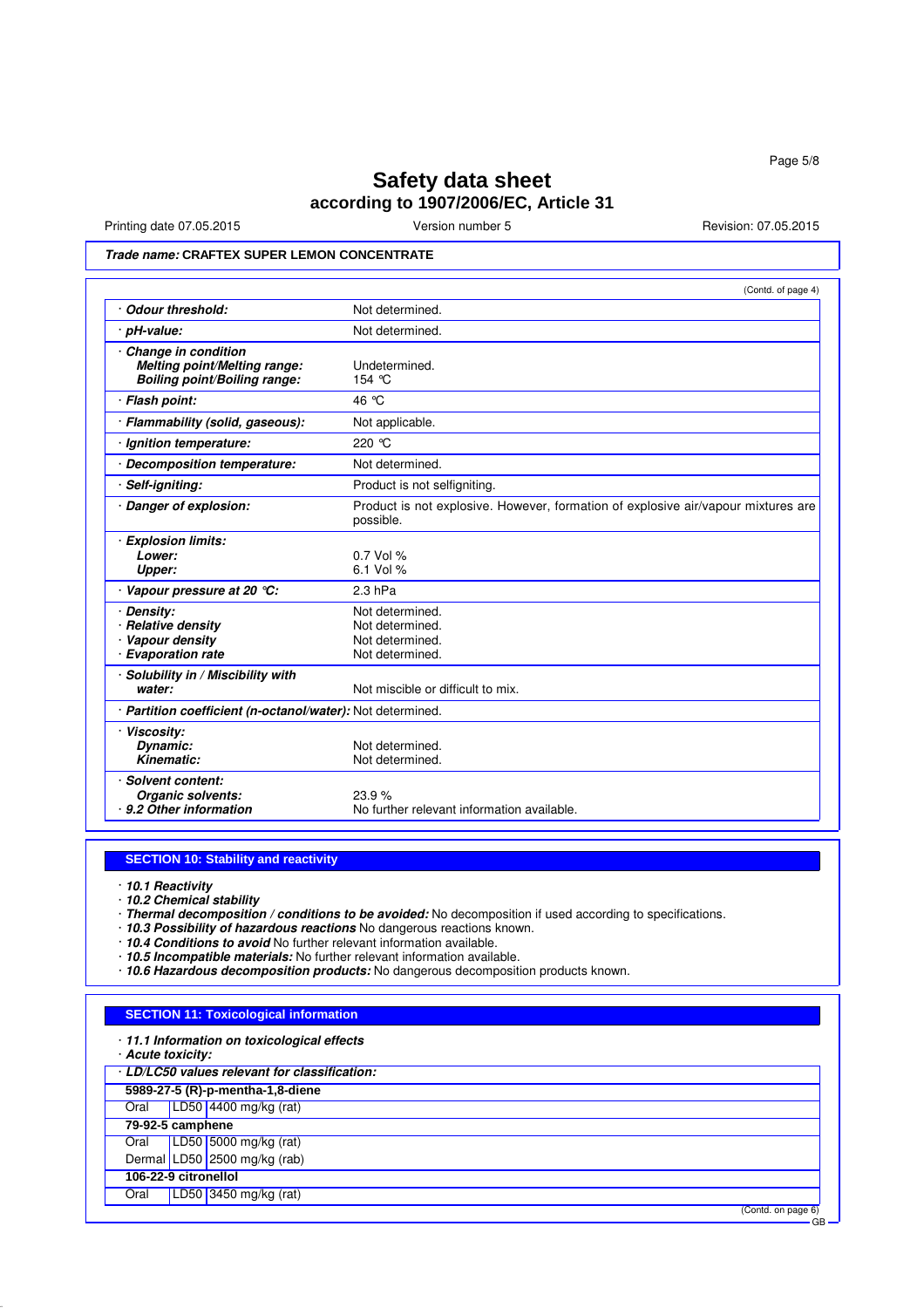Printing date 07.05.2015 **Principal and COVID-100** Version number 5 Revision: 07.05.2015

(Contd. of page 5)

### **Trade name: CRAFTEX SUPER LEMON CONCENTRATE**

### Dermal LD50 2650 mg/kg (rabbit)

#### · **Primary irritant effect:**

- · **on the skin:** Irritant to skin and mucous membranes.
- · **on the eye:** Irritating effect.
- · **Sensitisation:** Sensitisation possible through skin contact.
- · **Additional toxicological information:**
- The product shows the following dangers according to the calculation method of the General EU Classification Guidelines for Preparations as issued in the latest version: Irritant

#### **SECTION 12: Ecological information**

- · **12.1 Toxicity**
- · **Aquatic toxicity:** No further relevant information available.
- · **12.2 Persistence and degradability** No further relevant information available.
- · **12.3 Bioaccumulative potential** No further relevant information available.
- · **12.4 Mobility in soil** No further relevant information available.
- · **Ecotoxical effects:**
- · **Remark:** Toxic for fish
- · **Additional ecological information:**
- · **General notes:**

Water hazard class 2 (German Regulation) (Self-assessment): hazardous for water Do not allow product to reach ground water, water course or sewage system. Danger to drinking water if even small quantities leak into the ground. Also poisonous for fish and plankton in water bodies. Toxic for aquatic organisms

- · **12.5 Results of PBT and vPvB assessment**
- · **PBT:** Not applicable.
- · **vPvB:** Not applicable.
- · **12.6 Other adverse effects** No further relevant information available.

### **SECTION 13: Disposal considerations**

- · **13.1 Waste treatment methods**
- · **Recommendation** Must not be disposed together with household waste. Do not allow product to reach sewage system.

· **Uncleaned packaging:**

· **Recommendation:** Disposal must be made according to official regulations.

| 14.1 UN-Number                    |                                                                             |
|-----------------------------------|-----------------------------------------------------------------------------|
| · ADR, IMDG, IATA                 | <b>UN1169</b>                                                               |
| 14.2 UN proper shipping name      |                                                                             |
| · ADR                             | 1169 EXTRACTS, AROMATIC, LIQUID, ENVIRONMENTALLY<br><b>HAZARDOUS</b>        |
| · IMDG                            | EXTRACTS, AROMATIC, LIQUID (CYMENES, DIPENTENE), MARINE<br><b>POLLUTANT</b> |
| · IATA                            | EXTRACTS, AROMATIC, LIQUID                                                  |
| · 14.3 Transport hazard class(es) |                                                                             |
| · ADR, IMDG                       |                                                                             |
| U                                 |                                                                             |
| Class                             | 3 Flammable liquids.                                                        |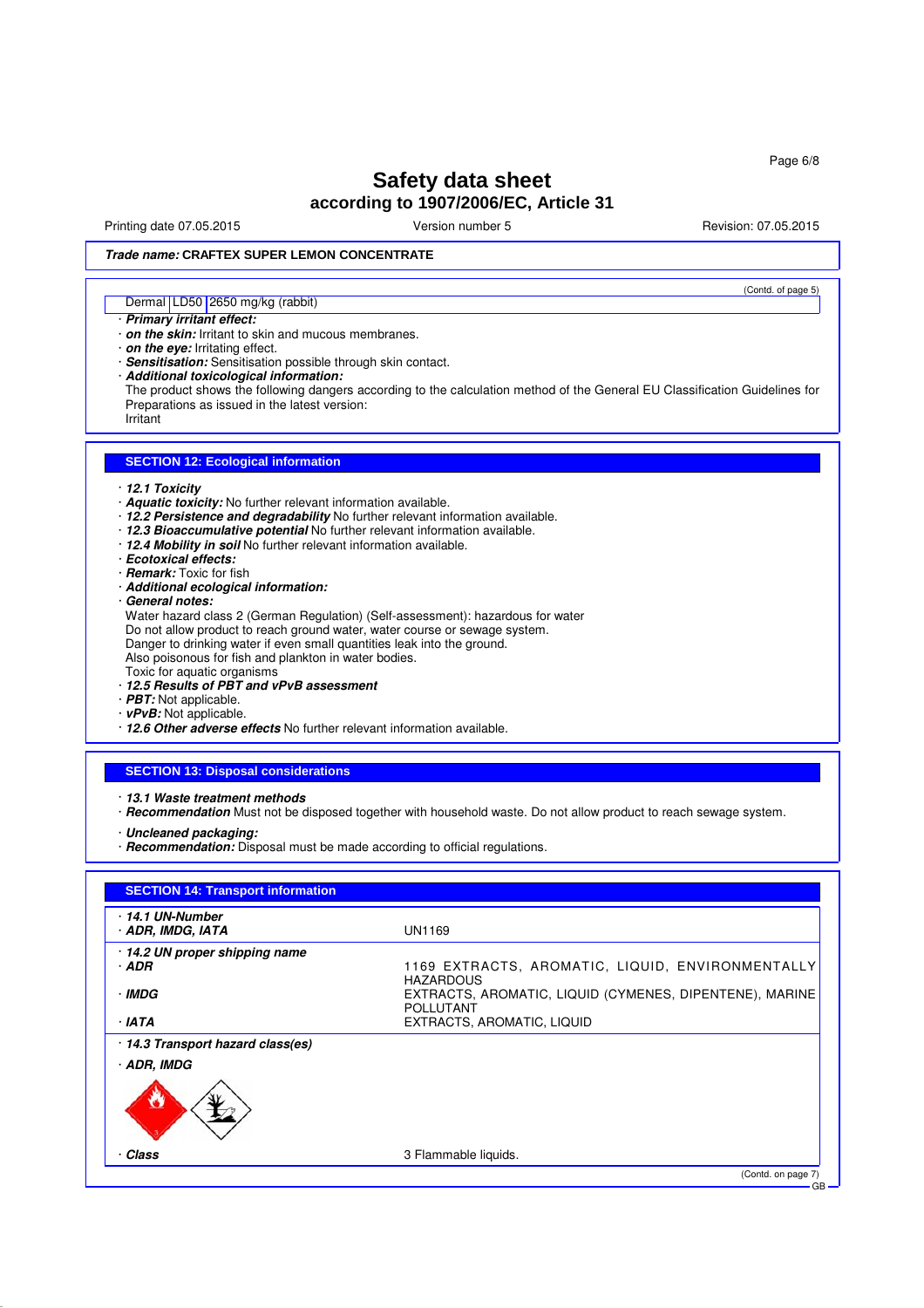Printing date 07.05.2015 **Version number 5** Nevision: 07.05.2015 **Revision: 07.05.2015** 

**Trade name: CRAFTEX SUPER LEMON CONCENTRATE**

|                                                                                   | (Contd. of page 6)                                                                                                                                     |
|-----------------------------------------------------------------------------------|--------------------------------------------------------------------------------------------------------------------------------------------------------|
| · Label                                                                           | 3                                                                                                                                                      |
| · IATA                                                                            |                                                                                                                                                        |
| · Class<br>· Label                                                                | 3 Flammable liquids.<br>3                                                                                                                              |
| 14.4 Packing group<br>· ADR, IMDG, IATA                                           | Ш                                                                                                                                                      |
| 14.5 Environmental hazards:<br>· Marine pollutant:<br>Special marking (ADR):      | Product contains environmentally hazardous substances: (R)-p-mentha-<br>1,8-diene, camphene<br>Yes<br>Symbol (fish and tree)<br>Symbol (fish and tree) |
| · 14.6 Special precautions for user<br>· Danger code (Kemler):<br>· EMS Number:   | Warning: Flammable liquids.<br>30<br>$F-E.S-D$                                                                                                         |
| · 14.7 Transport in bulk according to Annex II of<br>MARPOL73/78 and the IBC Code | Not applicable.                                                                                                                                        |
| · Transport/Additional information:                                               |                                                                                                                                                        |
| $·$ ADR<br>· Limited quantities (LQ)<br>· Excepted quantities (EQ)                | 5L<br>Code: E1<br>Maximum net quantity per inner packaging: 30 ml<br>Maximum net quantity per outer packaging: 1000 ml                                 |
| · Transport category<br>· Tunnel restriction code                                 | 3<br>D/E                                                                                                                                               |
| · IMDG<br>· Limited quantities (LQ)<br>· Excepted quantities (EQ)                 | 5L<br>Code: E1<br>Maximum net quantity per inner packaging: 30 ml<br>Maximum net quantity per outer packaging: 1000 ml                                 |
| · UN "Model Regulation":                                                          | UN1169, EXTRACTS, AROMATIC, LIQUID, ENVIRONMENTALLY<br>HAZARDOUS, 3, III                                                                               |

### **SECTION 15: Regulatory information**

· **15.1 Safety, health and environmental regulations/legislation specific for the substance or mixture**

No further relevant information available.

· **15.2 Chemical safety assessment:** A Chemical Safety Assessment has not been carried out.

### **SECTION 16: Other information**

This information is based on our present knowledge. However, this shall not constitute a guarantee for any specific product features and shall not establish a legally valid contractual relationship.

· **Relevant phrases**

H226 Flammable liquid and vapour.

- H302 Harmful if swallowed.
- H304 May be fatal if swallowed and enters airways.

H312 Harmful in contact with skin.

H315 Causes skin irritation.

- H317 May cause an allergic skin reaction.
- H318 Causes serious eye damage.

H319 Causes serious eye irritation.

H332 Harmful if inhaled.